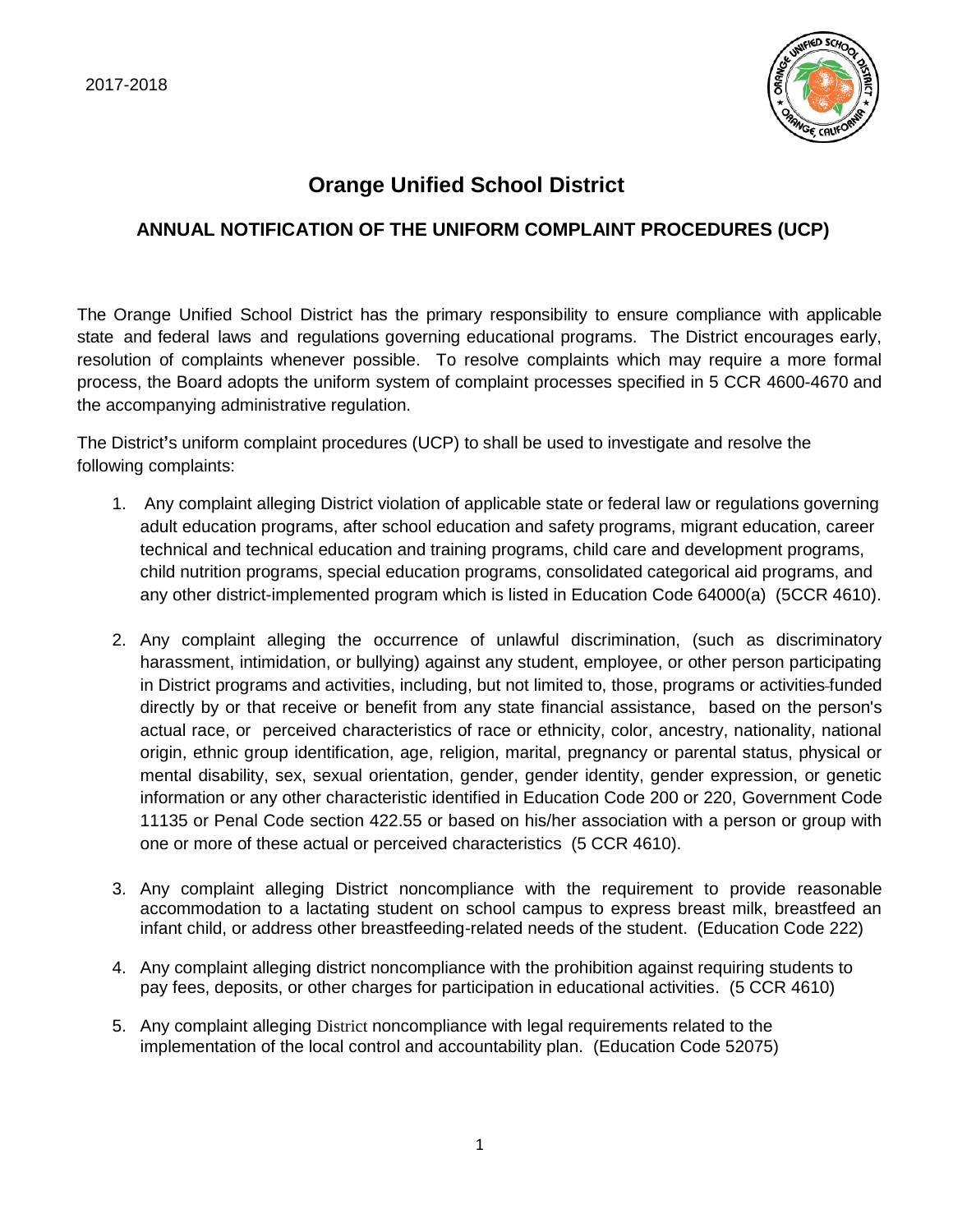- 6. Any complaint, by or on behalf of any student who is a foster youth, alleging District noncompliance with any legal requirement applicable to the student regarding placement decisions, the responsibilities of the District's educational liaison to the student, the award of credit for coursework satisfactorily completed in another school or District, school transfer, or the grant of an exemption from Board-imposed graduation requirements. (Education Code 48853, 48853.5, 49069.5, 51225.1, 51225.2)
- 7. Any complaint, by or on behalf of a homeless student as defined in 42 USC 11434a, alleging District noncompliance with any requirement applicable to the student regarding the award of credit for coursework satisfactorily completed in another school or District or the grant of an exemption from Board-imposed graduation requirements. (Education Code 51225.1, 51225.2)
- 8. Any complaint, by or on behalf of a former juvenile court school student who transfers into the district after his/her second year of high school, alleging district noncompliance with any requirement applicable to the student regarding the award of credit for coursework satisfactorily completed in the juvenile court school or the grant of an exemption from Board-imposed graduation requirements. (Education Code 51225.1, 51225.2)
- 9. Any complaint alleging District noncompliance with the requirements of Education Code 51228.1 and 51228.2 that prohibit the assignment of a student to a course without educational content for more than one week in any semester or to a course the student has previously satisfactorily completed, without meeting specified conditions. (Education Code 51228.3)
- 10. Any complaint alleging District noncompliance with the physical education instructional minutes' requirement for students in elementary school. (Education Code 51210, 51223)
- 11. Any complaint alleging retaliation against a complainant or other participant in the complaint process or anyone who has acted to uncover or report a violation subject to this policy.
- 12. Any other complaint as specified in a district policy.

The Board recognizes that alternative dispute resolution (ADR) can, depending on the nature of the allegations, offer a process to reach a resolution to the complaint that is acceptable to all parties. ADR such as mediation may be offered to resolve complaints that involve more than one student and no adult. However, mediation shall not be offered or used to resolve any complaint involving sexual assault or where there is a reasonable risk that a party to the mediation would feel compelled to participate. The Superintendent or designee shall ensure that the use of ADR is consistent with state and federal laws and regulations.

The District shall protect all complainants from retaliation. In investigating complaints, the confidentiality of the parties involved shall be protected as required by law. For any complaint alleging retaliation or unlawful discrimination (such as discriminatory harassment, intimidation, or bullying), the Superintendent or designee shall keep the identity of the complainant, and/or the subject of the complaint if he/she is different from the complainant, confidential when appropriate and as long as the integrity of the complaint process is maintained.